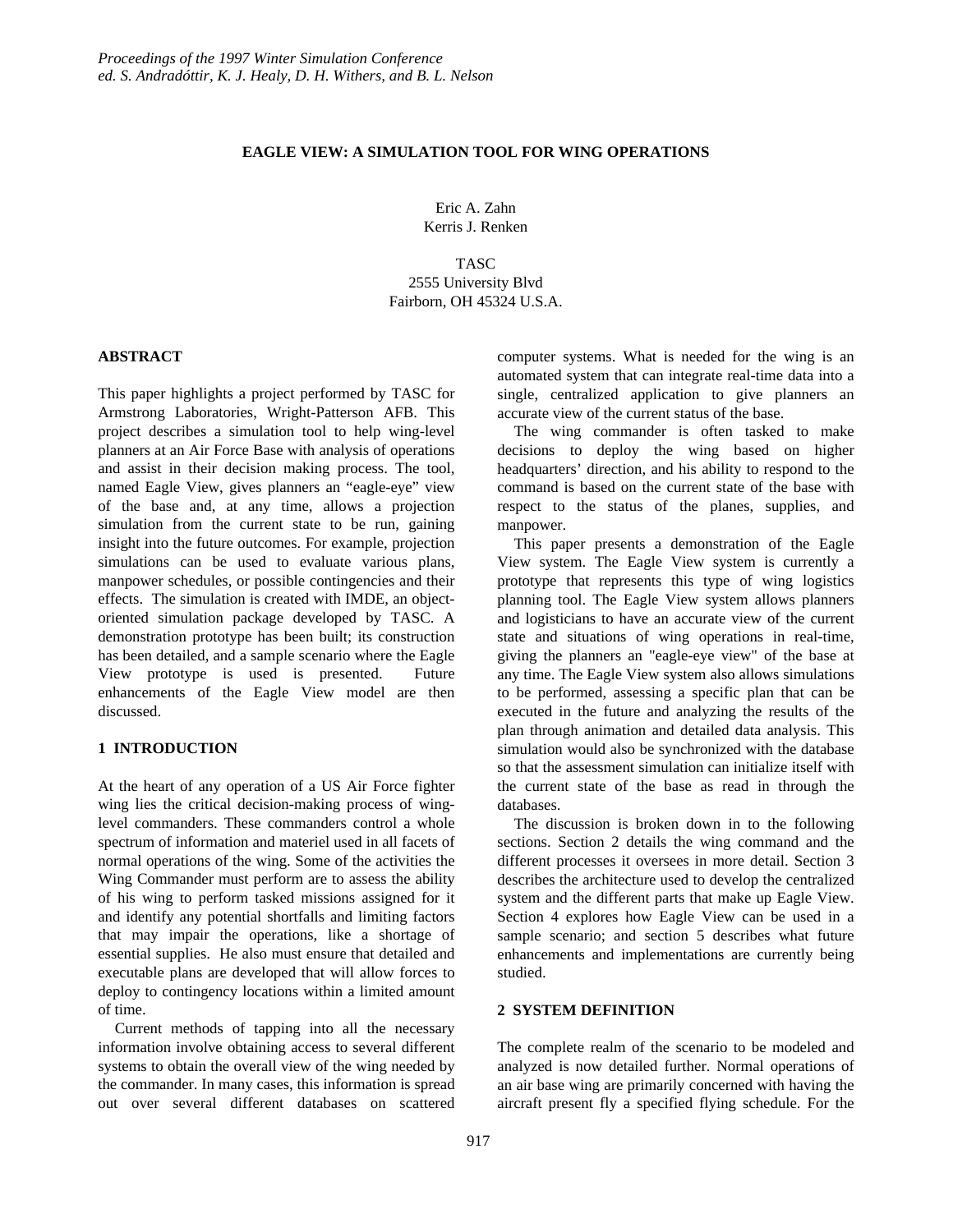case under study, this wing contains 24 F-16s that are utilized to fill missions. The schedule for the wing contains information on the specific takeoff time, abort time, lead time, and cancel time for the mission. In typical operations, the airbase is notified of the day's various missions, and attempts to assign available aircraft from the idle pool to a mission at the beginning of the mission's lead time. If there are no aircraft available at this time, the mission is queued. (Zahn 1995)

Various supplies are needed from different locations around the base to support the flying operation. For instance, the aircraft need to be refueled before each mission takeoff. The fuel used by the aircraft comes from a POL building (Petroleum, Oil and Lubricants) on the base. Plans for replenishing the POL supply would also be present in the database and would be needed for the Eagle View system to track its projected level. Other such buildings around the base that contain needed resources are the AGE (Aerospace Ground Equipment) shop, Munitions, Avionics, Supply, and Engine buildings. The aircraft utilizes these resources during its pre-flight period, the routing post-flight check-up, or in an unscheduled maintenance stop where a critical system has broken and repairs are needed before the aircraft is functional again.

A main concern that arises in the wing commanders office is a change of flying schedule. Can the base, with its current levels of resources and current states of the aircraft, be capable of flying a more active schedule? The Eagle View system needs to have such a capability for the assessment of changes in plans or schedules. These schedule analyses are best served by a simulation based on the current values of all objects of interest to the model.

Another situation that a wing logistician must plan for is a change in the overall plan for the operation of the wing. One example is if the wing is asked to prepare for a deployment. This tasks involves other complex objects and logic not detailed above.

The preparation process for a wing deployment involves palletizing numerous supplies for the aircraft and placing the resulting palettes on chalks for cargo aircraft to transport them. Aircraft also must be assigned to travel on the deployment. Each resource location (POL, Munitions, etc.) must pack up a specified number of palettes for the deployment (the exact number is detailed in the plan). Forklifts then transport each palette from the resource building location to the marshaling area, where they are then lined in chalks. The transportation of the palettes is not a trivial process, as the resource buildings could be miles away from the marshaling area. These changes in plans for the wing operation can be studied through a simulation. How would the changes in the plan affect key measures of effectiveness of the base? This would include aircraft abort rates, and whether the deployment request can be fulfilled on time. Also, what about the levels of the support resources? A simulation to analyze different plans would be useful before action is taken. (Zeck undated)

Any assessment simulation in the Eagle View system must be able to read in the current state from a centralized database and initialize itself to the current value. An object-oriented simulation is best served to perform this task, as the plan changes may only affect one object in the model (like the rate in which the base POL supply is replenished). The assessment simulation must track the same state values as the real-time, current view shows, only at a faster speed. Multiple replications of any simulation must be done in order to create confidence intervals for the future values of state variables. The assessment should also present the simulation data in a fashion that is clear and easy to understand, preferably in graphical format.

### **2.1 Object Classes in the Scenario**

There have been numerous object classes mentioned above that need to be defined in a robust manner. The normal operations of the base include objects such as aircraft, squadrons, missions and manpower. In the scenario, the main object is the Wing Operations Center. This building is the information center of the base and controls the day-to-day operations of the base. It will decide what plan the base is currently running under, whether it is normal operations or in a full-scale deployment. The Wing Operations Center has, under its domain, various buildings that serve as the supply centers for the aircraft. Ten of these resource buildings are modeled in the scenario; for example, a munitions building controls the supply of the munitions resource. These aircraft in the airbase are controlled by a squadron, who receives missions and tries to assign any available aircraft to the scheduled mission. If aircraft can not be given to the mission because of maintenance problem or lack of idle aircraft the mission is queued until aircraft are available or the abort time of the mission is reached.

Each one of these objects needs to have certain capabilities in the proposed Eagle View system. First, each object should contain its current state and output the current value to an external source at any time. It also needs to update itself whenever a new value or a change comes in from the field. For example, if aircraft #10 is idle, but then the word comes in from the maintenance crew that #10 has a broken radio, the status of Aircraft #10 in the Eagle View system changes itself from IDLE to BROKEN. These inputs will, in the future, be fed in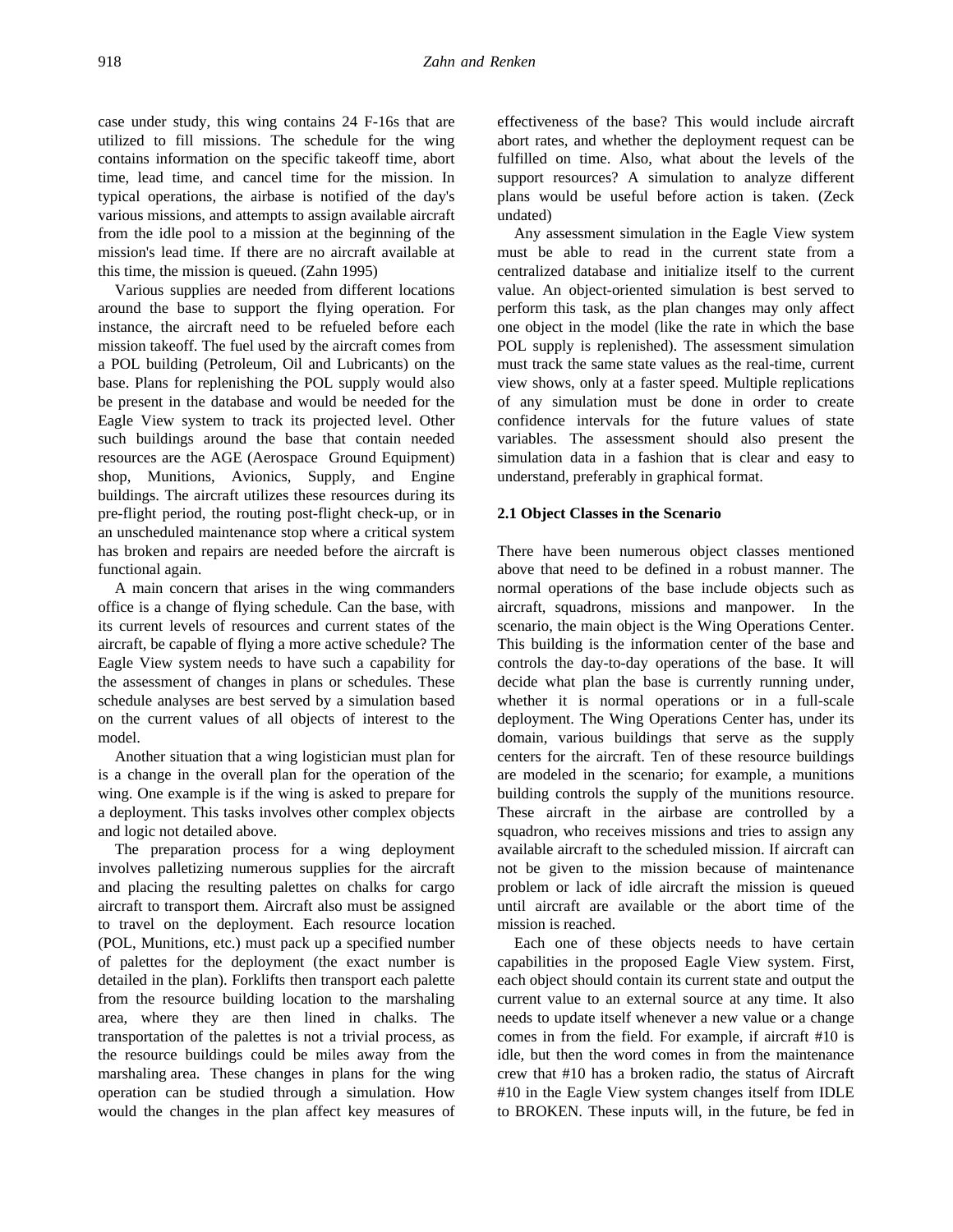electronically. Each object may have a plan attached to it describing the behavior or characteristic of the object. For example, a new schedule would be a plan for the Mission Assignor object; and a new operations plan would be attached to the object representing the wing operations center.

Certain objects may be hooked up to an expert system, which contains rules on when the object should flag the analyst about its current state. A good example of an expert system usage would be for the resource buildings. The expert system specifies a level that the status color of the object turns to yellow (meaning caution) or red (signifying a dangerous level). Separate levels can be set for each of the buildings to monitor its resource level.

Finally, and most importantly, each object must contain logic and attributes to be used in assessment simulations. The assessment simulation must communicate with the current status and initialize each object to be the state of the object at this point in real time. Methods and attributes of each object must be fully robust to enable a complex, correct simulation of the plan being assessed to run.

The next section contains more detail on how these objects and their functions are implemented. The implementations may differ now in the demonstration version than the fully implemented version of Eagle View, but the current demonstration is a proof of concept for these technologies to interact together in making a powerful analysis system such as Eagle View.

#### **3 MODEL ARCHITECTURE**

The previous sections have briefly outlined the various capabilities that are involved in the Eagle View system. The run-time view of the system, assessment simulations, animations, and expert system are CPU-intensive processes that may slow down the computer system that is hosting Eagle View. That is why Eagle View separates some of the components into different processes. This architecture provides several advantages. The different processes may run on separate CPU's, either a multiprocessor workstation or a different workstation, allowing the processes to run more efficiently. It also creates a greater level of modularity, by allowing the individual capabilities of Eagle View to be upgraded independent of the other parts. The rest of this section highlights the main components of the Eagle View system in more detail and briefly lays out how each one works with the other components during run-time. Figure 1 below shows how all the parts in the system work together to form the Eagle View tool.



Figure 1: How the Technical Components of Eagle View Interact with One Another

### **3.1 Real-Time Simulation**

The main component of Eagle View is the real-time look at the base. In a fully deployed system, this real-time view of the current state is constantly updated by data feeds coming into the system from different parts of the field. Incoming messages are read in, the appropriate values are updated, a warning is sent to the wing commander if the expert system rules specify, and operations continue.

However, because of current technological limitations, this signal technology does not exist yet in a practical form. A substitute for the real-time data feeds must be found, and can take the form of a simulation. A real-time simulation has been built to model the workings of the base in the absence of the feeds. The simulation must be able to interpolate the levels of state variables and possess the logic to propagate other changes in different objects, if necessary. The real-time simulation must also be able to receive data updates from the data injector, which simulates some real-time data feeds. Once the signal feeds are developed, they can replace parts of the real-time simulation in future Eagle View systems.

This real-time simulation was built by TASC using the Integrated Model Development Environment (IMDE). IMDE is a domain-independent tool used to develop object-oriented discrete event simulation models. The USAF Armstrong Laboratories Logistics Research Division has funded its development at TASC, Inc. since 1990. It is a single application running under either UNIX or Windows NT, and it directly interfaces with the Versant Object-oriented Database Management System (ODBMS). IMDE was chosen as the simulation package for this project due to its flexibility in modeling detailed situations, its object-oriented, modular development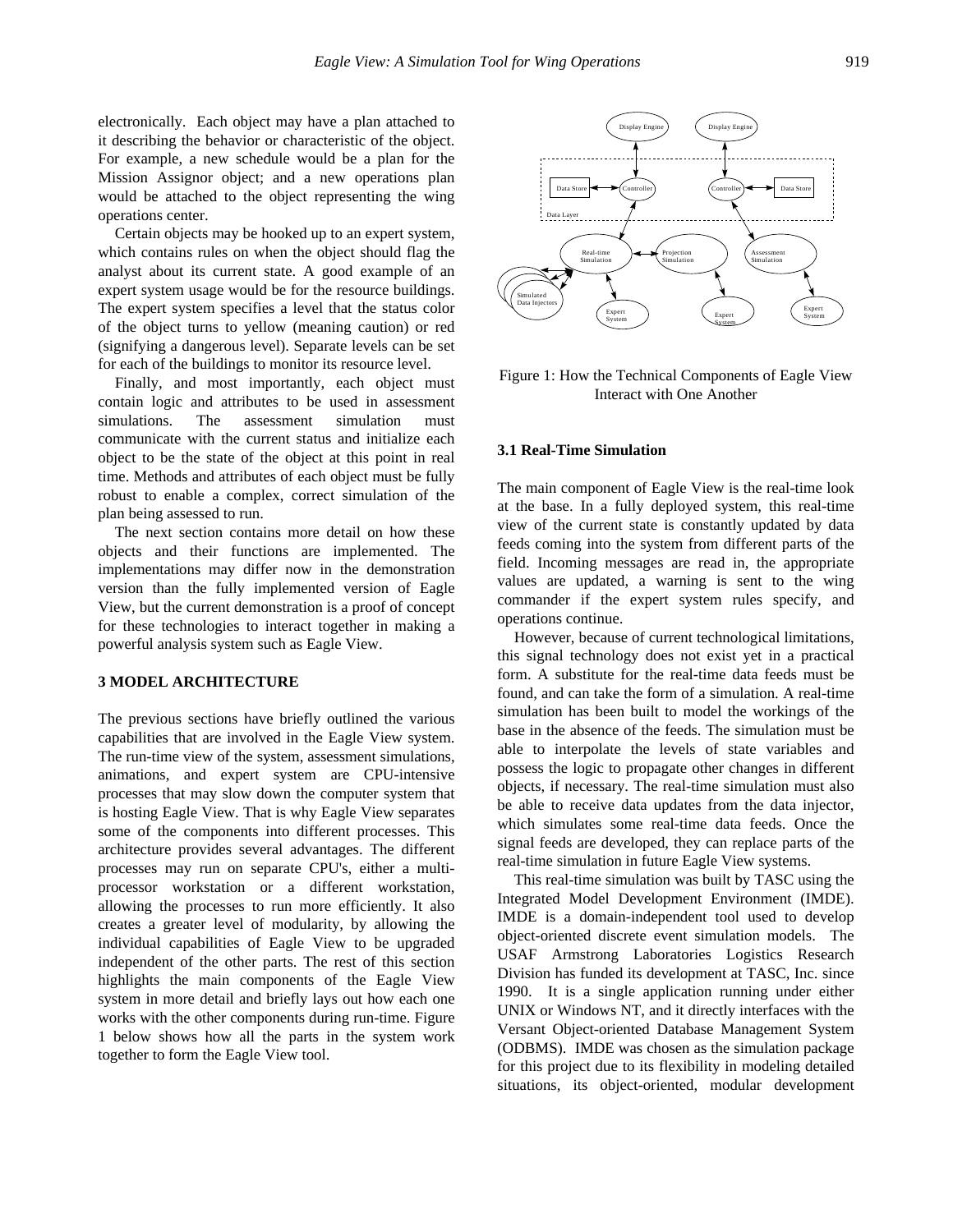environment, and its graphical descriptions of the behavior of objects in the simulation.

IMDE is strongly based in the arena of object-oriented technology. All model parts in the simulation are defined as "objects" that have both variables that describe the state of the object, which are called attributes, and functions that specify its behavior, which are termed methods. By storing all objects in its ODBMS, these simulation objects can be re-used in other simulations without recoding. (Sumner 1996).

There are three ways that the state variables in the objects of the real-time simulation can change. First, the simulation possesses the logic to make alterations of critical variables as stated above in the absence of external data. Secondly, the real-time simulation contains the capability to receive data from external sources. The data receivers collect the information in a generic format while the simulation is running. The data can be translated into an action (a method call) in the simulation. For purposes of the demonstration, there are a fixed set of events that can be translated. In a production system, the simulated data injectors would be replaced by real data feeds from the real-world objects. Third, a change of plans can be made by the commander. A specific plan entered into the simulation provides information on known future events and how to handle them. Plans provide a capability to change or add to the logic in the simulation without re-compilation. One example of a plan change is an adjustment of the flying schedule. More details about the last two components are seen below.

### **3.2 Data Injector**

The data injector is used to emulate real data feeds. The injector itself is a separate simulation object that injects events into the simulation at the correct moment in time. The basic structure of the injector's functionality is shown in Figure 2.

The injector parses a file which contains events that occur during base operations. The events can be of several types. One type is to change the level of a resource; other more generic events may cause a method of some object in the simulation to be invoked. An event from the file detailing a failure in a certain aircraft would cause the injector to call the broken() method of a particular aircraft in the simulation at the dictated time. The net effect of this process is that a real-world event has just appeared to occur in the real-time simulation. The simulation is unaware of whether the event was initiated by a real data feed, an injected event, or by the underlying logic of the model.



Figure 2. Data Injector Structure

#### **3.3 Plans**

During the course of the real-time simulation execution, the commander may not be pleased with the way things are going in the operation. This may be signaled by the expert system that concurrently runs with the real-time simulation; more detail about expert systems and how they work is given below. The primary way for the wing commander or logistician to alleviate any situations that arise is through the modification or addition of existing plans. New or modified plans may also be generated in attempts to improve the current process, or give a new mission directive, in the absence of any problem situations.

Entities in the real-world simulation can be selected to have either their currently executing plan or alternate plans brought up into an editor (if a plan exists), where modifications can be made. Plans are developed using an interpreted plan language developed by the Battelle, Inc. The language allows variable assignments, asynchronous event taskings, and normal process control structures (such as if-then, loops). (Winchester 1996)

At any time in the system, a plan may be analyzed and assessed. Plan additions and/or modifications are made to the system, and then are evaluated by Eagle View through an assessment simulation. The assessment simulation then gives statistical output on what effect the new plan will have on resource levels, mission accomplishment, etc. By analyzing this output, the user can determine whether the changes in the plan will be acceptable. If so, the user then presses a button and implements the new plan. The next section describes the assessment simulation and its function in more detail. (Renken 1996)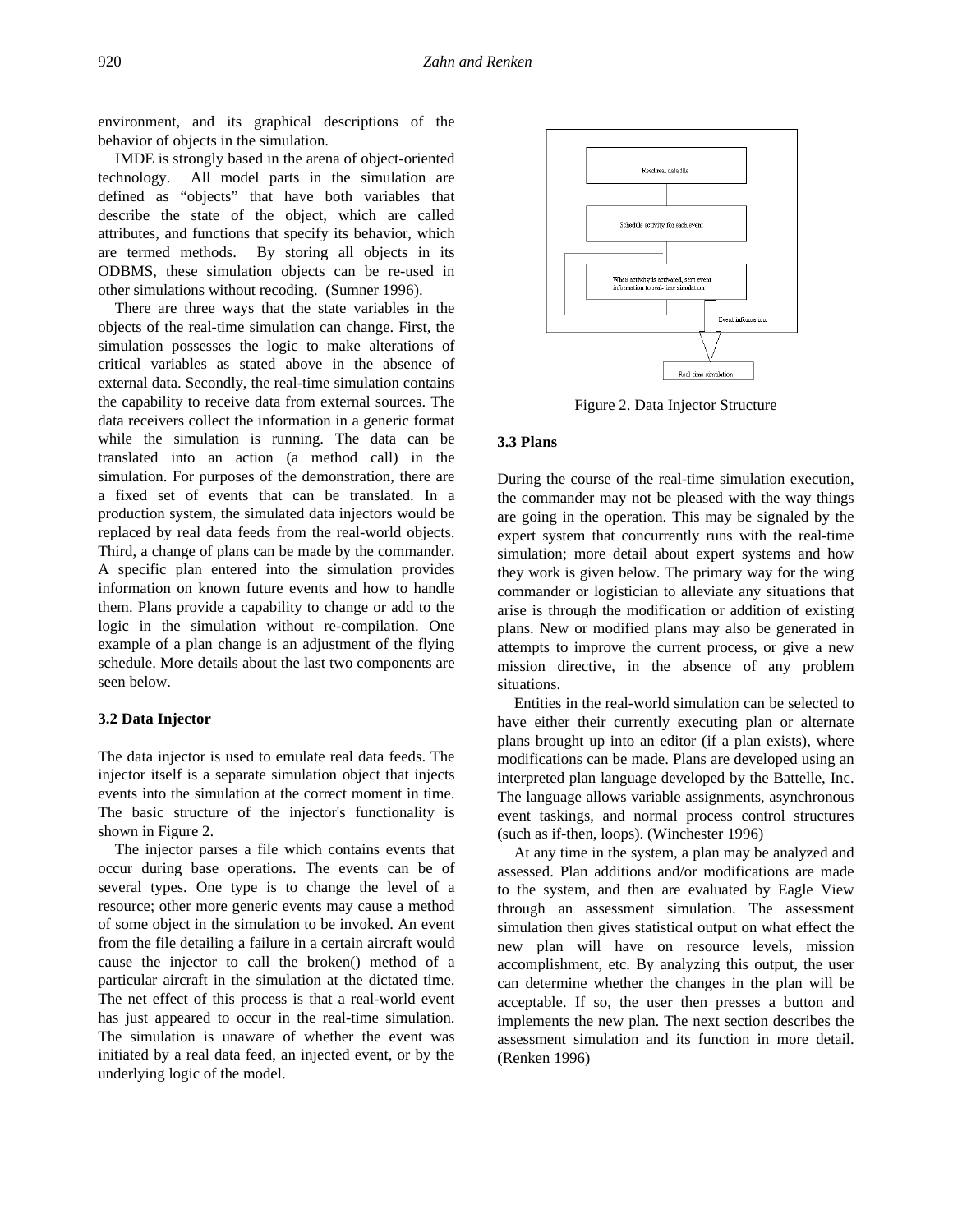#### **3.4 Assessment Simulation**

The assessment simulation component of Eagle View provides the analyst with the capability to evaluate how a current plan, or a new/altered plan, will affect the simulation in the future. The assessment simulation runs concurrent with the real-time simulation of the base, but at a faster speed, so the user can view the ongoing changes in the status of the base while the assessment simulation is running. For this demonstration system, only one replication is performed; in a production system, many replications would be made by the assessment simulation to create the confidence intervals and statistical validity to make decisions.

The assessment simulation is started by a fork call from the real-time simulation. This fork causes a separate simulation to be generated from the current real-time simulation. The effect is to make a clone of the current simulation; thus all objects have the same state and values that the real-world simulation has at this time. A separate animation is then created for the cloned simulation, and the assessment simulation begins.

There are two important ways to view the assessment simulation and the results that are produced. First, at any time in the assessment, the user can view time traces of state variables to see what values it took on during the assessment with the new plan. These values are contrasted to the projected value of that variable if no action was taken. This compare and contrast method is automatically done through the Eagle View system and can show dramatic changes in the level of variables with the use of different plans. An example of such a graph for a resource building, comparing the differences between the current plan and the assessed plan, is shown in Figure 3. Also, the expert system component is also hooked into the assessment simulation, triggering signals when values have reached warning levels or have breached a point where action is required immediately. During the assessment, users can then look at the animation to tell if things would go wrong with the plan currently being evaluated and at what point in time these signals occur. This information can then be used to reformulate the plan and assess again. The expert system and its implementation is discussed in more detail below.

## **3.5 Expert System**

One of the features of the Eagle view system is to alert the user when levels of a certain resource fall to dangerous quantities. In order to fully harness this capability, an expert system is employed into the simulation. An expert system is a program which is intended to model human knowledge or expertise. These systems are not necessarily linked to simulation

applications; one typical use of an expert system was to have it control a manufacturing process. If the conditions of the current state warrant, the expert system would know how to recognize the problem and make minor adjustment in the process to return the state to a desired level. The knowledge used in this system, although simple, is to know when to alert commanders when resource levels fall precariously low. The system needs to know to turn a building in the animation a yellow color if there is a concern about the level, and to turn the building red if the resource levels are significantly low and will affect operations. The technological challenge involved is to seamlessly integrate the external expert system with the Eagle View system.



Figure 3: Status and Projections of a Sample State Variable

The expert system used with Eagle View is CLIPS (C Language Integrated Production System) (Giarratano 1993). CLIPS is an expert system tool containing the complete environment for developing the expert system objects, facts and rules. The objects have already been created by the simulation, and there is no need for facts to be imported in, but the Eagle View system does need to know about the rules of the expert system. These rules contain the information about when to turn which specific resource building a specific color.

A sample rule in Eagle View would be to specify two levels for each resource building. The first level is the "yellow" warning, the level in which a warning message is sent and the building turns yellow, and the second level is the "alert" level, specifying at what point the building should turn red. Each resource building has its own separate set of rules. The expert system now interacts with the simulation directly by viewing the value. Based on the rules it has, the expert system will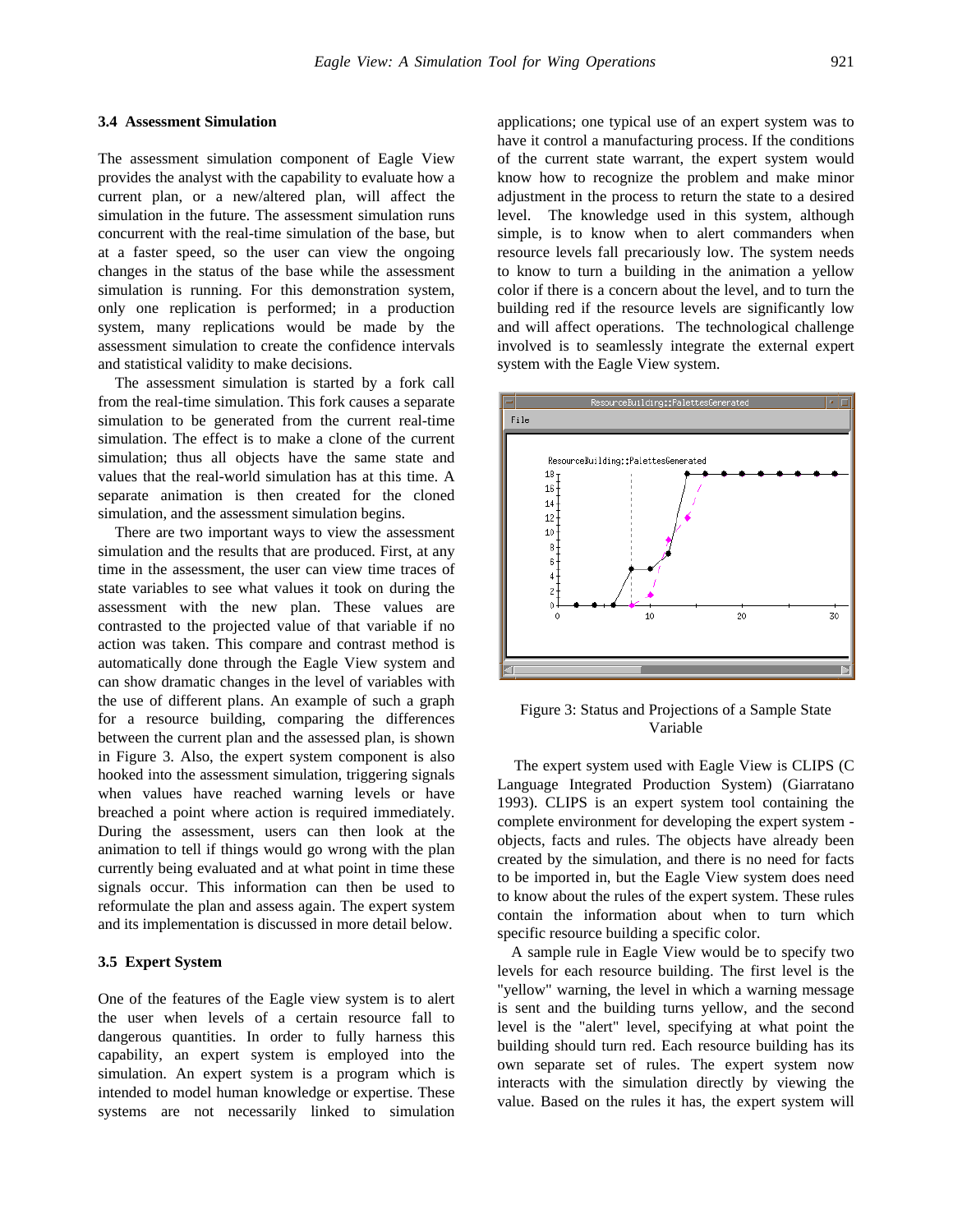tell the display engine if any views should change color. The engine receives that animation and changes colors of buildings, if necessary. More detail about the overall animation process of Eagle View is described below.

### **3.6 Display Engine**

The display engine is a separate computational process that drives the animations for the Eagle View system. The advantages of having the animations of the model be on a separate processor have been outlined above: speeds of both the animation and simulation are increased, and modularity is enhanced.

The display engine contains a cache which represents the large space of state variable that is updated by the real-time simulation and, if active, any assessment simulations running. This cache is updated periodically by the display engine as it reads in new data that is fed to it by the simulation through inter-process communication. Through this data, the animation is updated and positions and statuses of objects are changed. (Renken 1996)

The animation starts with the drawing of the base layout. Icons are then associated with the entities in the simulation by connecting them through IMDE. The x-y position of the entities on the base are also defined graphically through IMDE. Figure 4 below shows the layout of the objects on the base before the simulation starts. Once the initial attachments are made between objects in the IMDE simulations and the graphical icons, the display engine updates the icons as it reads in new data from its cache. Some entities are moving objects which update their location; others just have state variables that are changed. In either case, more information about an object can be obtained by selecting its icon; an information view about that icon can be displayed, which provides detailed information about the associated entity being viewed. The next section outlines a typical scenario at an airbase and how Eagle View would be utilized to help solve operational problems as they arise.

## **4 EAGLE VIEW UTILIZATION SCENARIO**

A description of the Eagle View system at work in a demonstration airbase is now explained. This section should show the reader how the simulation technologies outlined in Section 3 work together to support the airbase in their analysis of problems and quandaries that arise during typical operations.

The Eagle View application starts out with the realtime simulation running and its animation appearing on the screen. A flying schedule has already been loaded into the system and is being used as the current plan for

the squadron. Planes are flying according to this schedule and everything seems to be running smoothly in the realtime simulation.



Figure 4: Layout of Objects in Eagle View

However, a problem then arises as the POL building turns yellow. The wing commander interacts with the animation and brings up the "info view" of the POL building. This view shows the respective details about the state of the building; the level has fallen to a warning level. The commander knows that the POL should be resupplied soon; an assessment simulation is then launched from the current state. In the assessment simulation, the POL building starts out as yellow (as defined by the rules in the Expert System), but in a few days turns back to normal again, signaling the resupply of fuel. The fuel level of the POL building never reaches the critical red level; no action is taken.

The wing is then notified by its command that it needs to deploy 15 F16s for thirty days with the necessary equipment - and the wing needs to be ready for pick up in 48 hours. Can this be done? This question spawns off many processes in the Eagle View system.

First, the plan of the operations center needs to be changed from normal operations to a deployment plan. The operations center is highlighted, and a new plan is brought up to be assessed. This plan not only needs to assign aircraft for the deployment, but each of the resource buildings (POL, maintenance, supply, parts, etc.) need to pack up the necessary equipment and also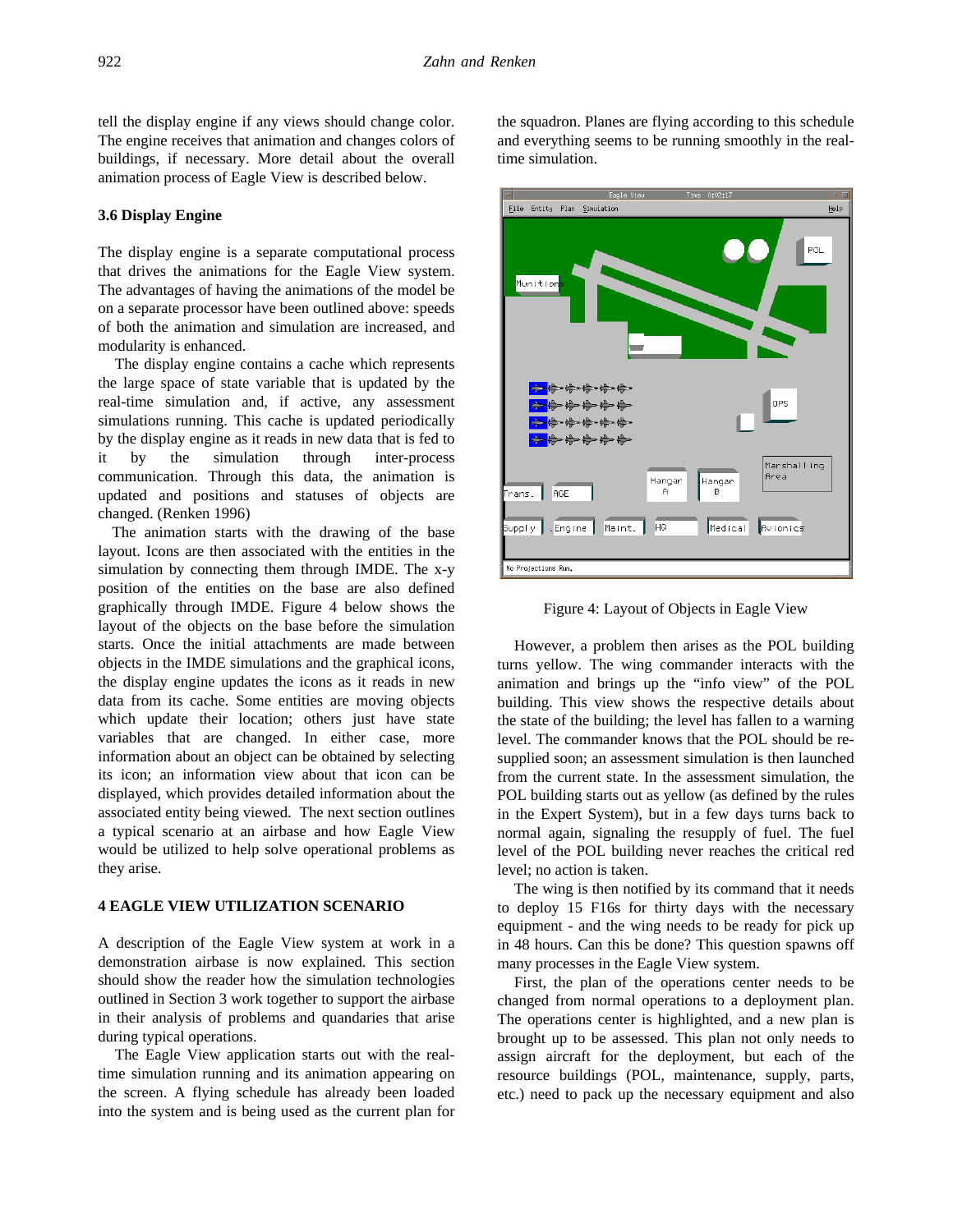be ready in 48 hours. An assessment is then made of the plan, and the result comes back without problems. According to the assessment, the wing can take on the deployment and be ready in 48 hours. The plan for the operations center is then changed, and the new plan is implemented for the base. Buildings start to generate palettes to be loaded on for the deployment; forklifts transport them from the building to the marshaling area, and aircraft are being assigned for the trip when they become available.

However, not all problems can be forecast in the assessment. One unexpected event arises when an aircraft, which was scheduled to leave on the deployment, is found to have a failed part. This discovery is entered into the real-world simulation via the data injector; in a fully implemented Eagle view system, a live data feed would transport this message from the maintenance shop to the operations center. The failed plane turns red; the operator sees that it can not be fixed in time for the deployment, so another unassigned plane is reserved for the deployment by changing its plan. The deployment has 15 aircraft, and operations continue. A similar change to each aircraft's plan can be made if the issuer of the deployment command decides more or less aircraft are necessary for the deployment. These changes can be implemented while the deployment plan is still running; more assessments can be made to see whether the resulting increase of supplies can be packed up in time.

Near the end of the deployment, the marshaling are turns red, signaling a major problem with the palettes. A click on that area shows the information from the realworld simulation: the configuration of the incoming planes have changed; more chalks of shorter lengths are needed. The plan of the marshaling area needs to be changed to correspond to the need. Eagle View then assesses the new plan; the results show that the alteration can be done in time for the deadline. The new plan for the aircraft chalks is accepted. (Renken 1996)

As seen by the above example that arise during airbase operations, the Eagle View system provides instant insight in to the requirements, relations and status of the operation. When problems occur, a touch of the screen results in options or information. Plans can then be analyzed quickly and easily, and the implementation of those plans is a minimal task. Figure 5 below shows a quick snap shot of the operation of Eagle View during the deployment plan. The next section outlines what technologies can be modified and advanced to make eagle View a better analytic tool for Air Force logisticians and commanders.



Figure 5: Screen Shot of Eagle View During Run-Time

### **5 FUTURE DIRECTIONS**

There are many ways in which the Eagle View system can be enhanced and improved. Three directions in which improvements could be made are outlined below.

### **5.1 Real-time simulation**

Currently, the real-time simulation operates primarily by simulating base activities in the absence of data feeds coming into the system. In a fully-implemented situation, the data feeds would drive the status of the base, and rely much less on the logic of the simulation. The interactions between the objects of the base would not be simulated but would be directly controlled by the data feeds of the object coming in to the system. This approach, to get away from the real-time simulation and depend more on the data feeds, would require a totally different kind of base model and would also necessitate an advance in the technology of how the data feeds work and their interactions with other computational and analysis tools.

#### **5.2 Assessment simulation**

As outlined above, the current Eagle View system only completes one replication when an assessment simulation is started. This is done by calling a fork process that takes the current run-time simulation, clones that, and starts the assessment using the clone as the starting point.